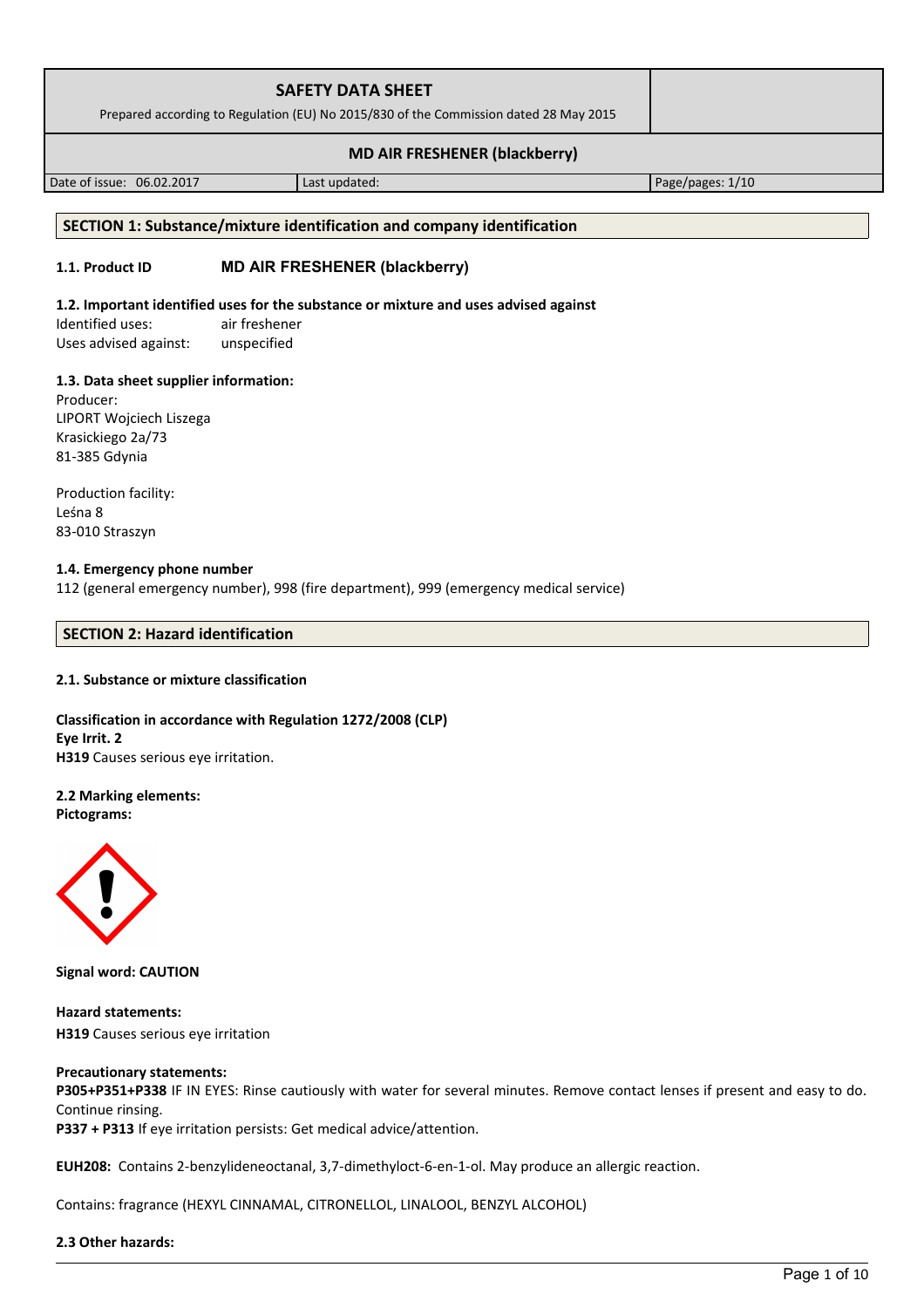| <b>SAFETY DATA SHEET</b><br>Prepared according to Regulation (EU) No 2015/830 of the Commission dated 28 May 2015 |               |                  |
|-------------------------------------------------------------------------------------------------------------------|---------------|------------------|
| <b>MD AIR FRESHENER (blackberry)</b>                                                                              |               |                  |
| Date of issue: 06.02.2017                                                                                         | Last updated: | Page/pages: 2/10 |

No information regarding the meeting of PBT or vPvB criteria in accordance with appendix XIII of the REACH regulation. No appropriate research has been carried out on this product.

# **SECTION 3: Composition/component information**

## **3.1. Substances**

Not applicable

# **3.2. Mixtures**

Dangerous components:

|                                                                                                                                                                                                                                                            |                 |                                                                                    | <b>CLP</b> classification      |  |
|------------------------------------------------------------------------------------------------------------------------------------------------------------------------------------------------------------------------------------------------------------|-----------------|------------------------------------------------------------------------------------|--------------------------------|--|
| <b>Product ID</b>                                                                                                                                                                                                                                          | Quantity<br>[%] | <b>Hazard classification</b>                                                       | <b>Hazard statements codes</b> |  |
| 3-Methoxy-3-methyl-1-butanol<br>CAS number: 56539-66-3<br>EC number: 260-252-4<br>Index number: -<br>REACH registration number: 01-<br>2119976333-33-0000                                                                                                  | $0 - 15$        | Eye Irrit. 2                                                                       | H319                           |  |
| Quaternary ammonium compounds, benzyl-<br>C12-16-alkyldimethyl, chlorides<br>CAS number: 68424-85-1<br>EC number: 270-325-2<br>Index number: -<br>REACH registration number: the substance<br>is subject to the transitional period<br>regulations         | $\leq$ 1        | Acute Tox. 4<br>Skin Corr. 1B<br>Aquatic Acute 1 (M=10)<br>Aquatic Chronic 1 (M=1) | H302<br>H314<br>H400<br>H410   |  |
| 2-benzylideneoctanal<br>CAS number: 101-86-0<br>EC number: 202-983-3<br>Index number: -<br>REACH registration number: 01-<br>2119533092-50                                                                                                                 | $\leq$ 1        | Skin Sens. 1<br><b>Aquatic Chronic 2</b>                                           | H317<br>H411                   |  |
| ethane-1,2-diol [ethylene glycol]<br>CAS number: 107-21-1<br>EC number: 203-473-3<br>Index number: 603-027-00-1<br>REACH registration number: 01-<br>2119456816-28                                                                                         | $0 - 0.2$       | Acute Tox. 4<br><b>STOT RE 2</b>                                                   | H302<br>H373                   |  |
| 1,3,4,6,7,8-Hexahydro-<br>4,6,6,7,8,8-hexa<br>methylcyclopenta[g]-<br>2-benzopyran<br>CAS number: 1222-05-5<br>EC number: 214-946-9<br>Index number: -<br>REACH registration number: the substance<br>is subject to the transitional period<br>regulations | < 0.5           | Aquatic Chronic 1                                                                  | H410                           |  |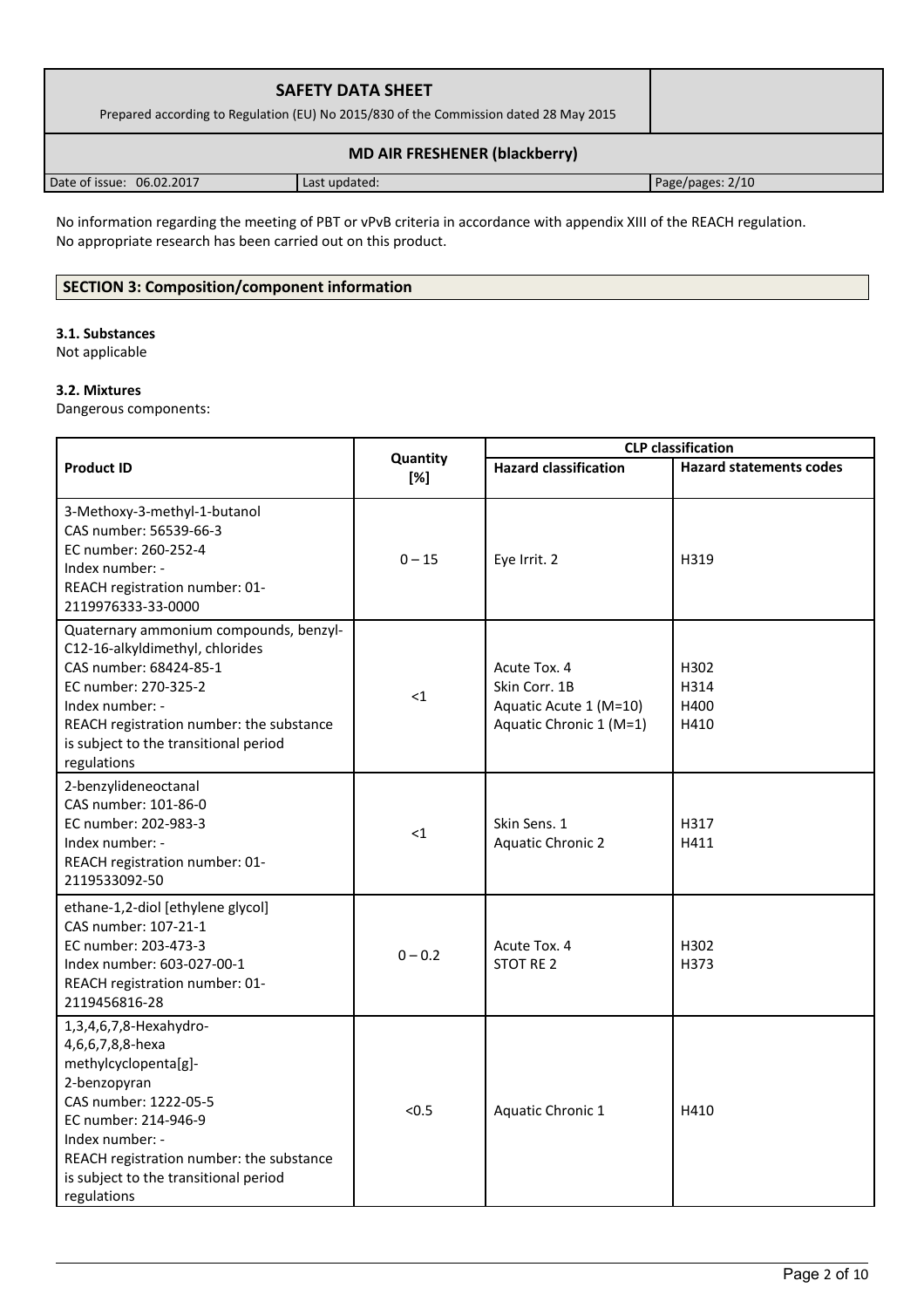| <b>SAFETY DATA SHEET</b>                                                              |  |
|---------------------------------------------------------------------------------------|--|
| Prepared according to Regulation (EU) No 2015/830 of the Commission dated 28 May 2015 |  |
| <b>MD AIR FRESHENER (blackberry)</b>                                                  |  |

Date of issue: 06.02.2017 Last updated: Page/pages: 3/10

| 3,7-Dimethyl-6-octen-1-ol<br>CAS number: 106-22-9<br>EC number: 203-375-0<br>Index number: -<br>REACH registration number: 01-<br>2119453995-23                                                          | < 0.2 | Skin Irrit, 2<br>Eye Irrit. 2<br>Skin Sens. 1 | H315<br>H319<br>H317 |
|----------------------------------------------------------------------------------------------------------------------------------------------------------------------------------------------------------|-------|-----------------------------------------------|----------------------|
| Benzyldimethylcarbinyl butyrate<br>CAS number: 10094-34-5<br>EC number: 233-221-8<br>Index number: -<br>REACH registration number: the substance<br>is subject to the transitional period<br>regulations | < 0.2 | <b>Aquatic Chronic 2</b>                      | H411                 |

The full meaning of hazard statements has been given in section 16.

## **SECTION 4: First aid measures**

## **4.1. Description of first aid measures**

### **Routes of exposure:**

Inhalation, ingestion, skin and eye contact.

## **Inhalation:**

Take the affected person out into fresh air. Place in a comfortable position. Ensure peace and protect against heat loss.

### Provide medical assistance if necessary.

## **Consumption:**

Rinse mouth with water, drink 2-3 cups of water, consult a doctor. Do not induce vomiting. If unconscious do not give anything by mouth.

Transport the affected person to hospital if necessary. Ensure peace, place in a lying position and protect against heat loss.

## **Eye contact:**

Remove any contact lenses if possible.

Flush with plenty of lukewarm water for 10–15 minutes with eyelids wide open. Place the upper eyelid on the lower eyelid from time to time. Cover the eyes with a compress.

Provide ophthalmologist assistance if necessary.

## **Skin contact:**

Take off the contaminated clothes and shoes.

Wash the contaminated skin with plenty of water and then with water containing mild soap. Seek medical attention if skin irritation persists.

## **4.2. Most important symptoms and effects, both acute and delayed**

No further data available.

## **4.3. Indication of any immediate medical attention and special treatment needed**

The course of action is decided on by a medical doctor, based on an examination of the person affected.

## **SECTION 5: Fire emergency procedure**

## **5.1. Extinguishing agents:**

**Suitable extinguishing agents:** alcohol-resistant foam or dry extinguishing agents, carbon dioxide extinguishers, sand, soil, water aerosol. Choose extinguishing agents based on the conditions of the environment. **Unsuitable extinguishing agents:** High volume water jet.

## **5.2. Special threats related to the substance or mixture**

In case of fire, high temperatures cause a release of hazardous decomposition products that contain carbon monoxides.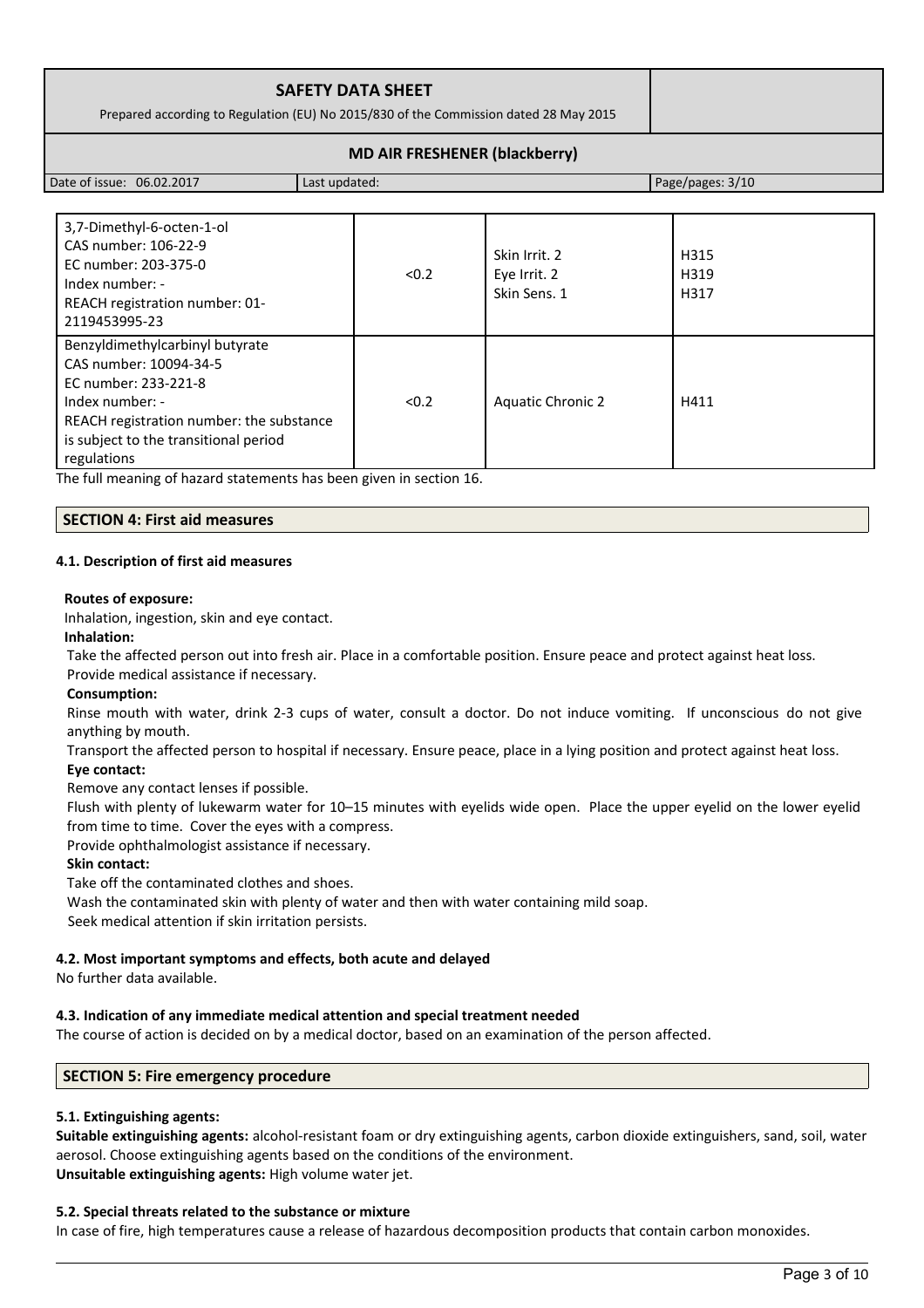| <b>SAFETY DATA SHEET</b><br>Prepared according to Regulation (EU) No 2015/830 of the Commission dated 28 May 2015 |               |                  |
|-------------------------------------------------------------------------------------------------------------------|---------------|------------------|
| <b>MD AIR FRESHENER (blackberry)</b>                                                                              |               |                  |
| Date of issue: 06.02.2017                                                                                         | Last updated: | Page/pages: 4/10 |

## **5.3. Information for the fire department**

Spray the containers located in the fire area with water, remove from the hazardous area if possible. In case of a fire in an enclosed environment, use protective clothing and compressed air breathing apparatus. Do not allow the extinguishing agents into ground waters, surface waters, or sewage systems.

## **SECTION 6: Measures regarding accidental release into the environment**

## **6.1. Individual safety measures, protective equipment and emergency procedures**

For persons other than emergency personnel: notify the appropriate authorities of the emergency. Remove any persons not participating in the containment procedures from the contamination area. For emergency personnel: Ensure proper ventilation, use individual safety measures.

## **6.2. Environmental safety measures**

Prevent the contamination from spreading into sewage systems and water reservoirs.

## **6.3. Methods of removing and preventing the spread of contamination:**

Prevent the contamination from spreading and attempt removal using absorptive materials (sand, diatomite, universal absorbent), place the contaminated materials in properly marked containers for subsequent utilization in accordance with the mandatory provisions of the law.

### **6.4. References to other sections**

Product waste disposal – see section 13 of this data sheet. Individual protective measures – see section 8 of this data sheet.

## **SECTION 7: Storage and use of substances and mixtures**

### **7.1. Precautions for safe handling**

**Recommendations for handling the mixture** 

Avoid direct contact with the mixture. Avoid inhalation. Prevent from spreading into sewage systems.

### **Apply general provisions of the industrial work hygiene**

Do not eat, drink or smoke when using the product.

Replace the contaminated clothing.

Wash hands thoroughly after handling.

Wash contaminated clothing before reusing.

Wash hands and face before breaks at work.

## **7.2. Safe storage regulations, including any mutual incompatibility information**

Store in a well-ventilated area. Keep container tightly closed. Store in a cool place. Protect from sunlight and sources of heat. Do not store with food or animal feeding stuffs. Always use containers made of materials analogous to the original ones. Open containers should be handled very carefully so as to prevent spillage. Do not handle until all safety precautions have been read and understood.

## **7.3. Specific end use(s)**

See section 1.2 of this data sheet.

## **SECTION 8: Exposure controls/individual protective measures**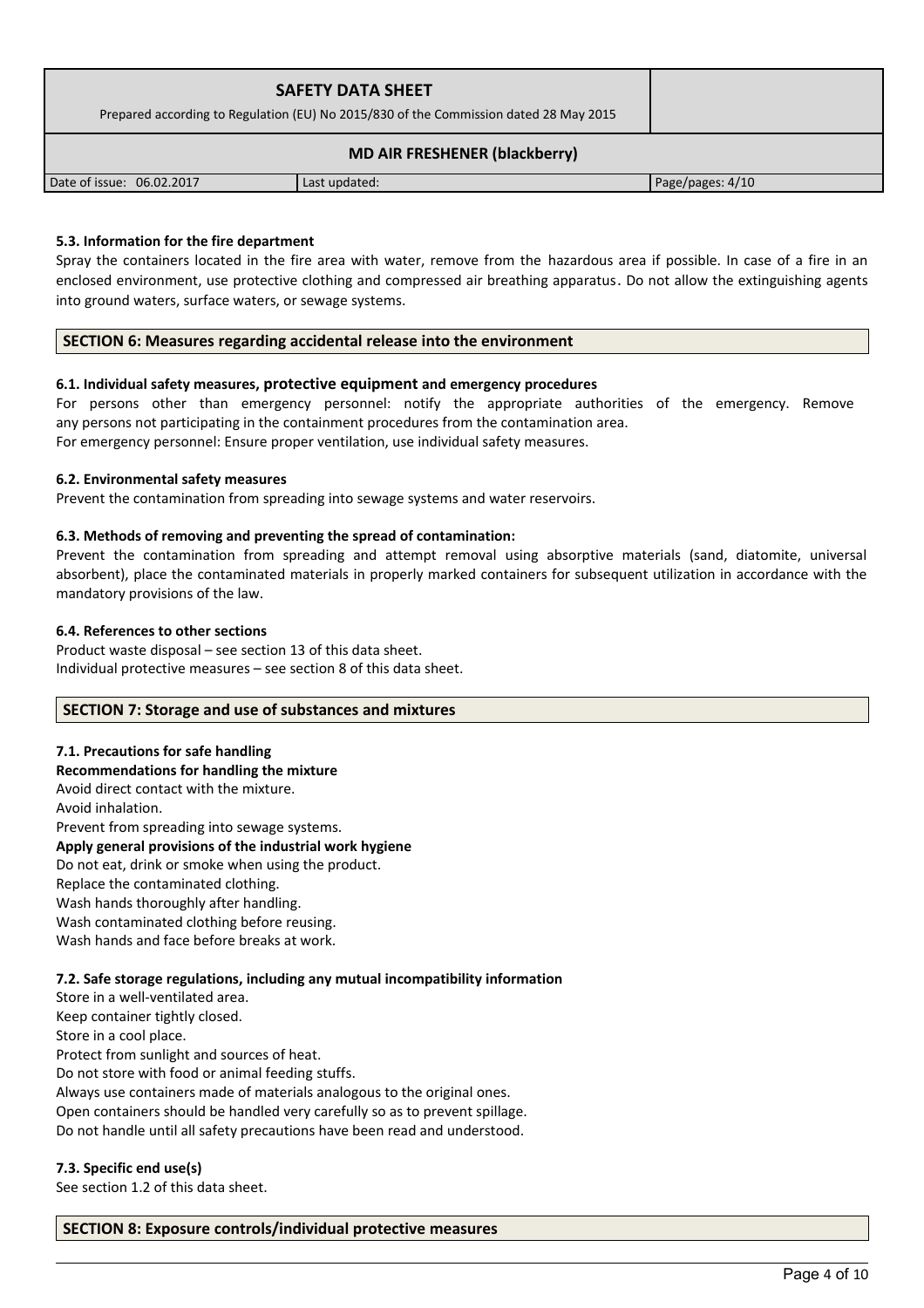| <b>SAFETY DATA SHEET</b><br>Prepared according to Regulation (EU) No 2015/830 of the Commission dated 28 May 2015 |               |                  |
|-------------------------------------------------------------------------------------------------------------------|---------------|------------------|
|                                                                                                                   |               |                  |
| Date of issue: 06.02.2017                                                                                         | Last updated: | Page/pages: 5/10 |

### **8.1. Control parameters**

#### **The national highest acceptable concentration values in the work environment**

in accordance with the Notice of the Minister of Labor and Social Policy of 6 June 2014 on the highest acceptable concentration and intensity of factors detrimental to health in the work environment (Dz.U. (Journal of Laws) 2014, item 817).

| <b>NAME OF THE SUBSTANCE</b>      | ID                                                                         | $NDS$ (mg/m3) | <b>NDSCh</b> (mg/m <sup>3</sup> ) | $NDSP$ (mg/m3) |
|-----------------------------------|----------------------------------------------------------------------------|---------------|-----------------------------------|----------------|
| ethane-1,2-diol [ethylene glycol] | CAS number: 107-21-1<br>EC number: 203-473-3<br>Index number: 603-027-00-1 | 15            | 50                                | $---$          |

### **8.2. Exposure controls**

**Appropriate technical control measures:** Storage rooms and work stations should be adequately ventilated.

### **Appropriate technical control measures**

Storage rooms and work stations should be adequately ventilated.

**Individual safety measures** 



## **Face and eye protection**

If while using the product splashing may occur – use tight-fitting safety glasses or faceshield screens according to EN 166. **Skin protection** 



### **Hand protection**

Wear protective gloves according to EN 374.

Recommended material: nitrile rubber

When selecting glove materials, consider their breakthrough time, rates of diffusion and degradation.

The protective gloves should be regularly changed or replaced immediately if damaged (torn, perforated), or when first signs of wear and changes in their appearance occur (color, flexibility, shape).

A protective cream should be applied to all uncovered parts of the body.

### *Body protection*

Use protective workwear.

The selection of individual protection measures must be made taking into account the concentration and quantity of the hazardous substance occurring in the work environment.

#### **Respiratory tract protection**

Not necessary if ventilation is adequate.

### **Environment exposure controls**

Do not discharge into sewage systems or ground waters.

## **General safety and hygiene recommendations**

Follow good hygiene practice.

## **SECTION 9: Physical and chemical properties**

### **9.1. Basic physical and chemical property information**

**Color:** Unspecified

**Appearance:** Under normal conditions: liquid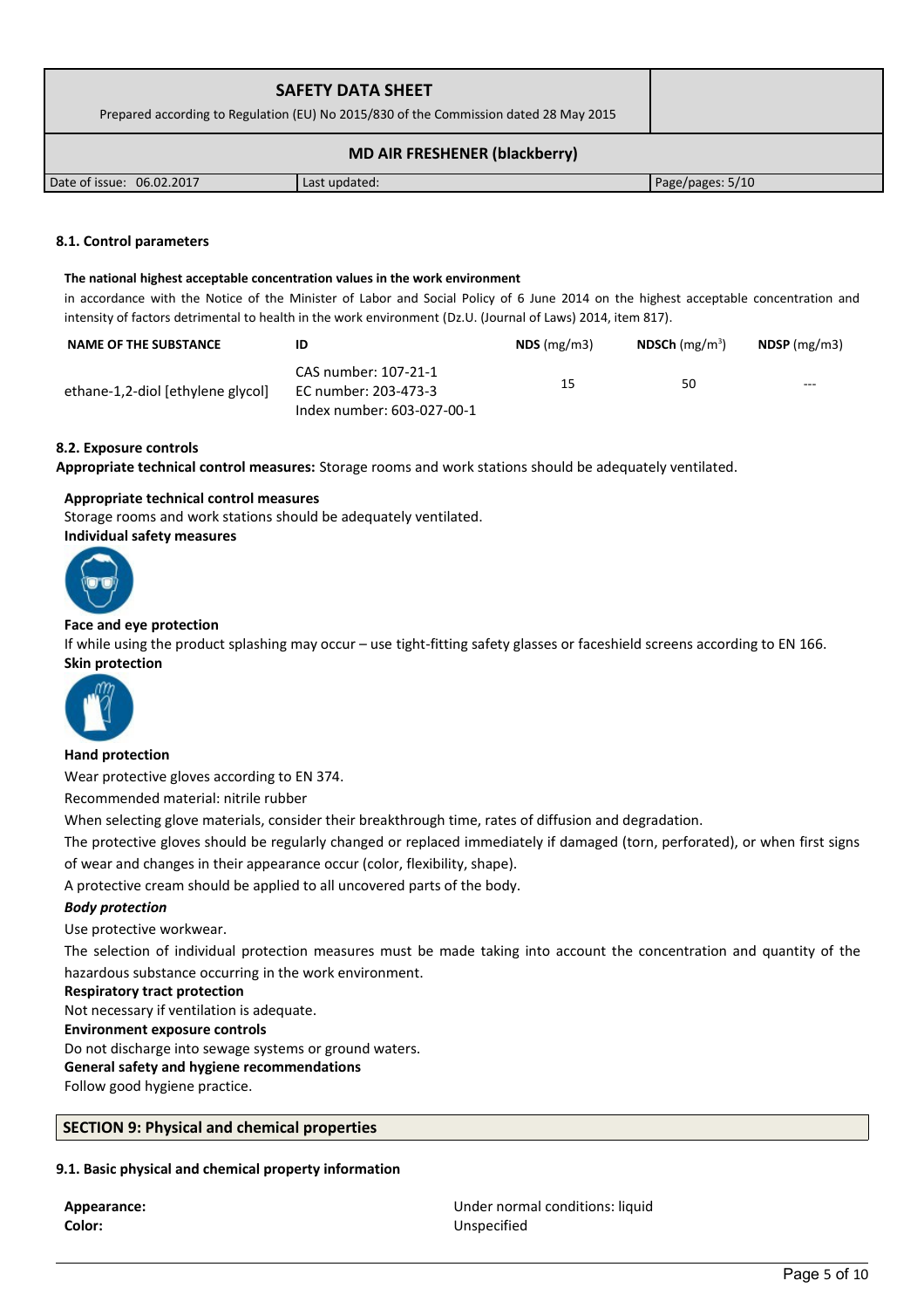| <b>SAFETY DATA SHEET</b><br>Prepared according to Regulation (EU) No 2015/830 of the Commission dated 28 May 2015 |  |
|-------------------------------------------------------------------------------------------------------------------|--|
| <b>MD AIR FRESHENER (blackberry)</b>                                                                              |  |

| 06.02.2017<br>Date of issue:<br>Page/pages: $6/10$<br>updated:<br>Last |  |  |
|------------------------------------------------------------------------|--|--|
|------------------------------------------------------------------------|--|--|

| Odor:                                         | Distinctive for the product |
|-----------------------------------------------|-----------------------------|
| <b>Odor threshold:</b>                        | Unspecified                 |
| pH:                                           | Unspecified                 |
| Melting point/freezing point:                 | Unspecified                 |
| Initial boiling point and boiling range:      | Unspecified                 |
| Flash point:                                  | Unspecified                 |
| Flammability (solid, gas):                    | Unspecified                 |
| Upper/lower flammability or explosive limits: | Unspecified                 |
| Vapor pressure                                | Unspecified                 |
| Vapor density:                                | Unspecified                 |
| <b>Relative density:</b>                      | Unspecified                 |
| Solubility:                                   | Soluble in water            |
| Partition coefficient: n-octanol/water:       | Unspecified                 |
| Auto-ignition temperature:                    | Unspecified                 |
| <b>Decomposition temperature:</b>             | Unspecified                 |
| Viscosity:                                    | Unspecified                 |
| <b>Explosive properties:</b>                  | Not applicable              |
| <b>Oxidizing properties:</b>                  | Not applicable              |
|                                               |                             |

### **9.2. Additional information**

No additional analysis results.

### **SECTION 10: Stability and reactivity**

### **10.1. Reactivity**

The mixture is chemically stable under normal conditions.

## **10.2. Chemical stability**

The product is stable when properly used, stored and transported.

## **10.3. Potential for hazardous reactions**

No data

### **10.4. Conditions to avoid**

Avoid high temperatures, direct sunlight, hot surfaces and open fire.

## **10.5. Incompatible materials**

No data

## **10.6. Hazardous decomposition products**

Do not occur when used in accordance with its purpose.

## **SECTION 11: Toxicological information**

### **11.1. Information regarding toxicological effects**

### **Acute toxicity**

Based on available data, the classification criteria are not met. 3-Methoxy-3-methyl-1-butanol LD50 (oral, rat): 4300 mg/kg LD50 (oral, mouse) 5830 mg/kg LD50 (dermal, rabbit) >2000 mg/kg **Skin corrosion/irritation** Based on available data, the classification criteria are not met.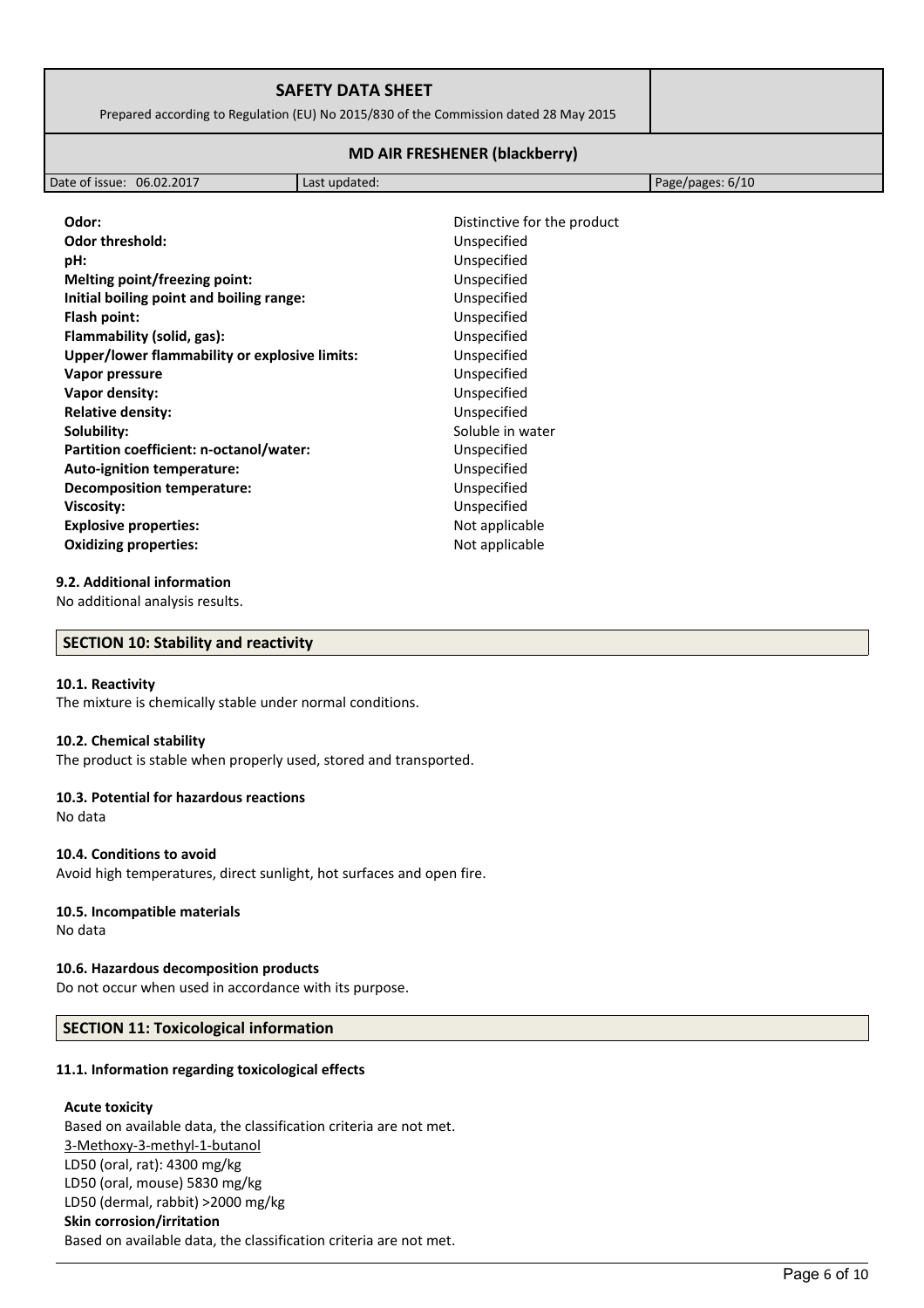| <b>SAFETY DATA SHEET</b><br>Prepared according to Regulation (EU) No 2015/830 of the Commission dated 28 May 2015 |               |                  |
|-------------------------------------------------------------------------------------------------------------------|---------------|------------------|
|                                                                                                                   |               |                  |
| Date of issue: 06.02.2017                                                                                         | Last updated: | Page/pages: 7/10 |
| Serious eye injury/irritation                                                                                     |               |                  |

Causes serious eye irritation. **Allergenic influence on respiratory tract or skin** Based on available data, the classification criteria are not met. **Mutagenic influence on reproductive cells** Based on available data, the classification criteria are not met. **Carcinogenicity** Based on available data, the classification criteria are not met. **Harmful influence on reproductive organs** Based on available data, the classification criteria are not met. **Toxic influence on target organs – single exposure** Based on available data, the classification criteria are not met. **Toxic influence on target organs – repeated exposure** Based on available data, the classification criteria are not met.

#### **Hazard caused by aspiration**

Based on available data, the classification criteria are not met.

## **SECTION 12: Environmental information**

### **12.1. Toxicity**

3-Methoxy-3-methyl-1-butanol Acute toxicity for fish: LC50 100 mg/l, 96 h (Oryzias latipes) Acute toxicity for daphnia: EC50 >1000 mg/l, 48 h Acute toxicity for algae: IC50 >1000 mg/l, 72 h Acute toxicity for bacteria: EC50 >1000 mg/l, 3 h Chronic toxicity for daphnia: NOEC 100 mg/l, 21 d (Daphnia magna)

### **12.2. Durability and dissolution potential**

3-Methoxy-3-methyl-1-butanol readily biodegradable

The surfactants contained in the product comply with the biodegradability criteria as laid down in Regulation (EC) 648/2004.

## **12.3. Bioaccumulation capacity** 3-Methoxy-3-methyl-1-butanol: BCF: 0.5

**12.4. Soil mobility** No data

**12.5. Results of PBT and vPvB properties evaluation** No data

### **12.6. Other harmful effects** No data

### **SECTION 13: Waste disposal**

### **13.1. Waste disposal methods**

Empty containers should be transported to an authorized company in order to be reprocessed or recycled.

Do not store with municipal waste.

Do not discharge into sewage systems, surface waters or wastewater. **Waste code**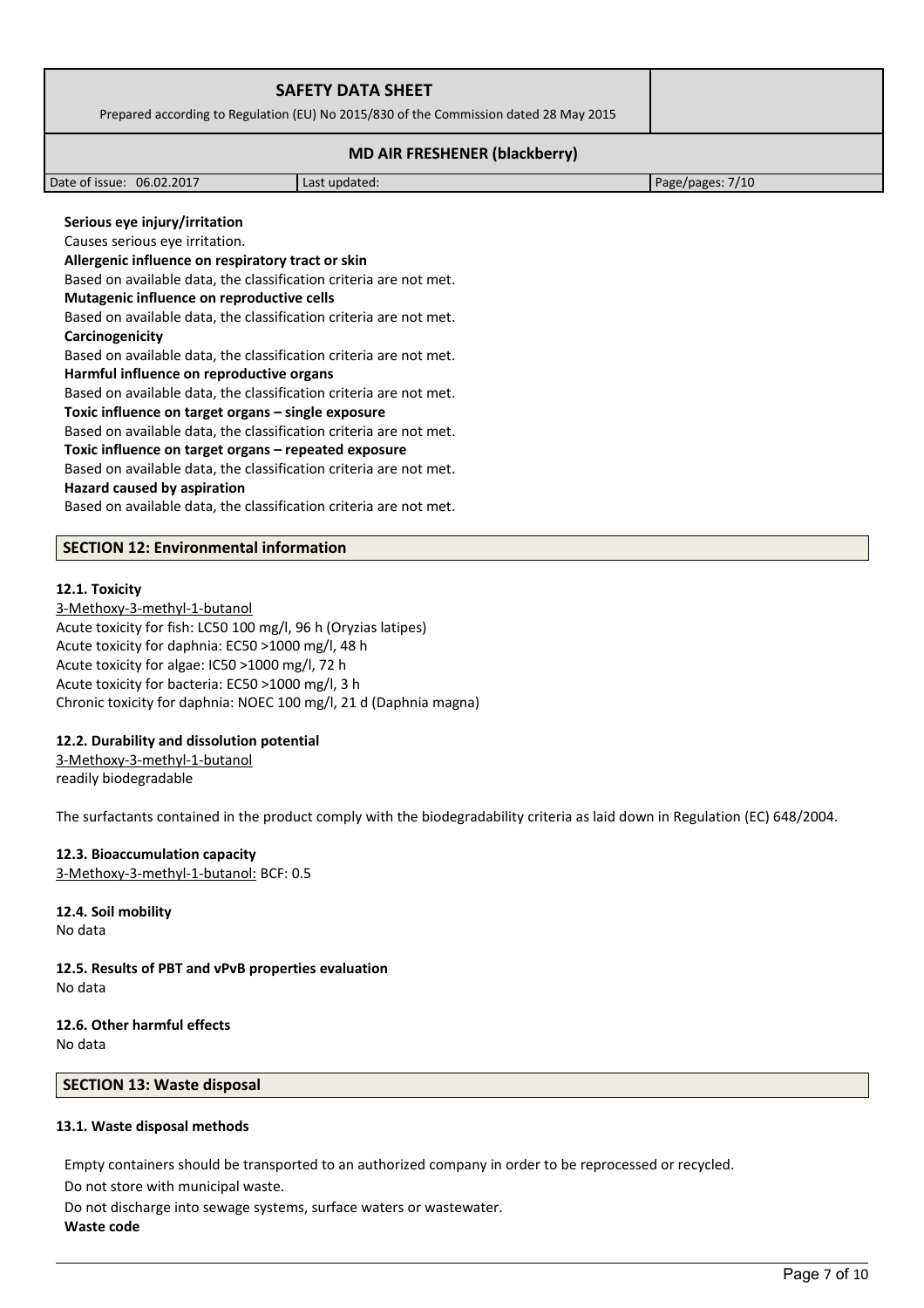| <b>SAFETY DATA SHEET</b><br>Prepared according to Regulation (EU) No 2015/830 of the Commission dated 28 May 2015 |               |                  |  |
|-------------------------------------------------------------------------------------------------------------------|---------------|------------------|--|
| <b>MD AIR FRESHENER (blackberry)</b>                                                                              |               |                  |  |
| Date of issue: 06.02.2017                                                                                         | Last updated: | Page/pages: 8/10 |  |

Act of 14 December 2012 on waste (Dz.U. (Journal of Laws) 2013, item 21).

Regulation of the Minister of Environment of 9 September 2014 on the waste catalogue (Dz.U. (Journal of Laws) 2014, item 1923).

The waste code must be assigned individually at the location where the waste is produced, depending on the industry in which it is used.

## **SECTION 14: Transport information**

| 14.1.<br>14.2.<br>14.3. | <b>UN</b> number<br>UN proper shipping name<br>Transport hazard class(es)<br>Warning sticker No. | <b>ADR/RID</b><br>---<br>---<br>--- | <b>IMGD</b><br>---<br>$---$<br>$---$<br>$---$ | <b>IATA</b><br>$---$<br>$---$<br>$---$ |
|-------------------------|--------------------------------------------------------------------------------------------------|-------------------------------------|-----------------------------------------------|----------------------------------------|
| 14.4.                   | Packing group                                                                                    | ---                                 | ---                                           | $---$                                  |
| 14.5.                   | Threat to the environment                                                                        | ---                                 | ---                                           | $---$                                  |
| 14.6.                   | Special precautions for users                                                                    | Not applicable                      |                                               |                                        |
| 14.7.                   | Bulk transport in accordance with the MARPOL<br>convention appendix II and the IBC code          |                                     | Not applicable                                |                                        |

## **SECTION 15: Legal information**

# **15.1. Provisions of the law regarding safety and protection of the environment in relation to the substance or mixture This safety data sheet has been drawn up based on the following legal acts:**

- 1. Regulation (EC) No 1907/2006 of the European Parliament and of the Council of 18 December 2006 concerning the Registration, Evaluation, Authorization and Restriction of Chemicals (REACH), establishing a European Chemicals Agency, amending Directive 1999/45/EC and repealing Council Regulation (EEC) No 793/93 and Commission Regulation (EC) No 1488/94 as well as Council Directive 76/769/EEC and Commission Directives 91/155/EEC, 93/67/EEC, 93/105/EC and 2000/21/EC.
- 2. Regulation (EC) No 1272/2008 of the European Parliament and of the Council of 16 December 2008 on classification, labeling and packaging of substances and mixtures, amending and repealing Directives 67/548/EEC and 1999/45/EC, and amending Regulation (EC) No 1907/2006. [ATP1, ATP2, ATP3, ATP4, ATP5, ATP6]
- 3. Commission Regulation (EU) 2015/830 of 28 May 2015 amending Regulation (EC) No 1907/2006 of the European Parliament and of the Council on the Registration, Evaluation, Authorization and Restriction of Chemicals (REACH) as corrected (replaces Regulation EC No 453/2015)
- 4. Act of 25 February 2011 on the chemical substances and their mixtures (DZ.U. (Journal of Laws) No 63, item 322 with amendments).
- 5. Regulation of the Minister of Labor and Social Policy of 6 June 2014 on the maximum permissible concentration and intensity of agents harmful to health in the work environment (Dz.U. (Journal of Laws) item 817).
- 6. Act of 14 December 2012 on waste (Dz.U. (Journal of Laws) 2013, item 21).
- 7. Regulation of the Minister of Environment of 9 September 2014 on the waste catalogue (Dz.U. (Journal of Laws) 2014, item 1923).
- 8. Classification of dangerous goods according to the European Agreement concerning the International Carriage of Dangerous Goods by Road (ADR).
- 9. Regulation of the Minister of Labor and Social Policy of 26 September 1997 on general provisions of occupational safety and health (Dz.U. (Journal of Laws) 2003 No 169, item 1650 with amendments).
- 10. Regulation of the Minister of Health of 30 December 2004 on occupational health and safety related to the presence of chemical agents in the workplace (Dz.U. (Journal of Laws) 2005 No 11, item 86 with amendments). Regulation of the Minister of Economy of 21 December 2005 on essential requirements for personal protection (Dz.U. (Journal of Laws) No 259, item 2173).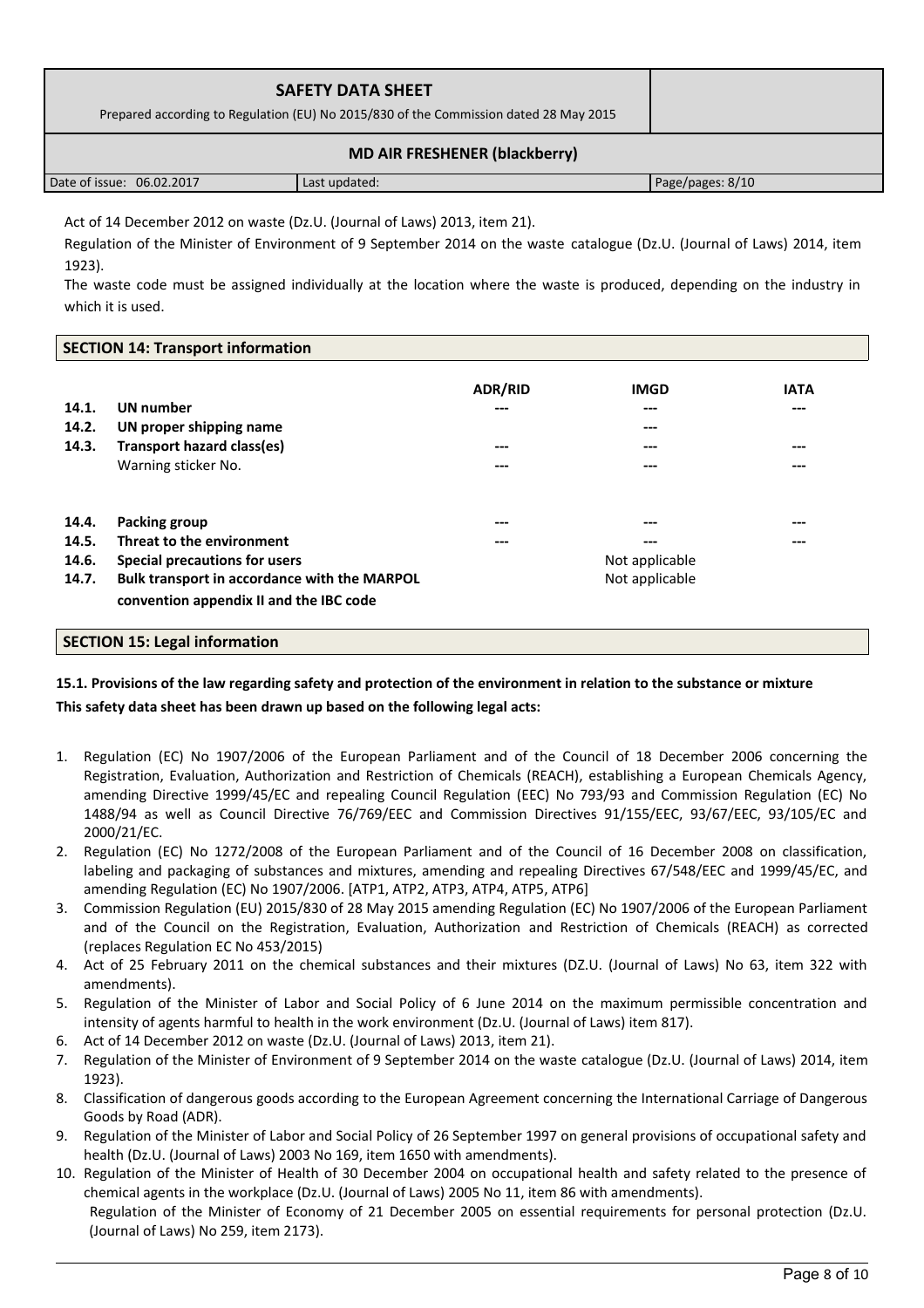| <b>SAFETY DATA SHEET</b><br>Prepared according to Regulation (EU) No 2015/830 of the Commission dated 28 May 2015 |  |               |                    |  |
|-------------------------------------------------------------------------------------------------------------------|--|---------------|--------------------|--|
| <b>MD AIR FRESHENER (blackberry)</b>                                                                              |  |               |                    |  |
| Date of issue: 06.02.2017                                                                                         |  | Last updated: | Page/pages: $9/10$ |  |

### **15.2. Chemical safety evaluation**

No chemical safety evaluation for the mixture.

## **SECTION 16: Additional information**

List of hazard statements from section: 3 **H302** Harmful if swallowed **H314** Causes severe skin burns and eye damage **H315** Causes skin irritation **H317** May cause an allergic skin reaction **H319** Causes serious eye irritation **H373** Causes damage to organs through prolonged or repeated exposure **H400** Very toxic to aquatic life **H410** Very toxic to aquatic life with long lasting effects **H411** Toxic to aquatic life with long lasting effects

## **CAS** (Chemical Abstracts Service)

**EC number** means one of the following:

- the number of the substance as given in the European Inventory of Existing Chemical Substances (EINECS),
- the number of the substance as given in the European List of Notified Chemical Substances (ELINCS)
- the number in the inventory of chemical substances listed in the European Commission's publication "No-longer polymers"

## **Description of used abbreviations, acronyms and symbols:**

**NDS** - maximum allowable concentration of substances hazardous to health in work environment **NDSCh** - temporary maximum allowable concentration **NDSP** - highest maximum allowable concentration **UN number** - the four-digit number that identifies hazardous materials and articles (UN No) **ADR** - the European Agreement concerning the International Carriage of Dangerous Goods by Road **RID** - the Regulation concerning the International Carriage of Dangerous Goods by Rail **IMDG** - International Maritime Dangerous Goods Code **IATA** – International Air Transport Association **vPvB** (substance) very Persistent very Bioaccumulable **PBT** (substance) Persistent Bioaccumulative Toxic **LD50** Lethal dose required to kill half the members of a tested population **LC50** Lethal concentration required to kill half the members of a tested population **ECX** Concentration at which X% inhibition of growth or growth rate is observed **NOEL** The highest concentration with no effect observed **BOD** Biochemical Oxygen Demand (BZT) pl: Biochemiczne Zapotrzebowanie Tlenu **COD** Chemical Oxygen Demand (ChZT) pl: Chemiczne Zapotrzebowanie Tlenu

**ThOD** Theoretical Oxygen Demand - pl: Teoretyczne Zapotrzebowanie Tlenu

## **Additional information:**

The product described in the safety data sheet should be kept and used in accordance with the good industrial practice and all legal regulations.

The information included in the safety data sheet, based on the current knowledge, is aimed at the description of the product from the point of view of the legal regulations concerning safety, health and environment protection. They should not be construed as a warranty for any specific properties.

The user is responsible for ensuring conditions of safe use of the product and is liable for the effects of the improper use of this product.

The safety data sheet has been issued by: EKOS S.C. 80-266 Gdańsk, al. Grunwaldzka 205/209